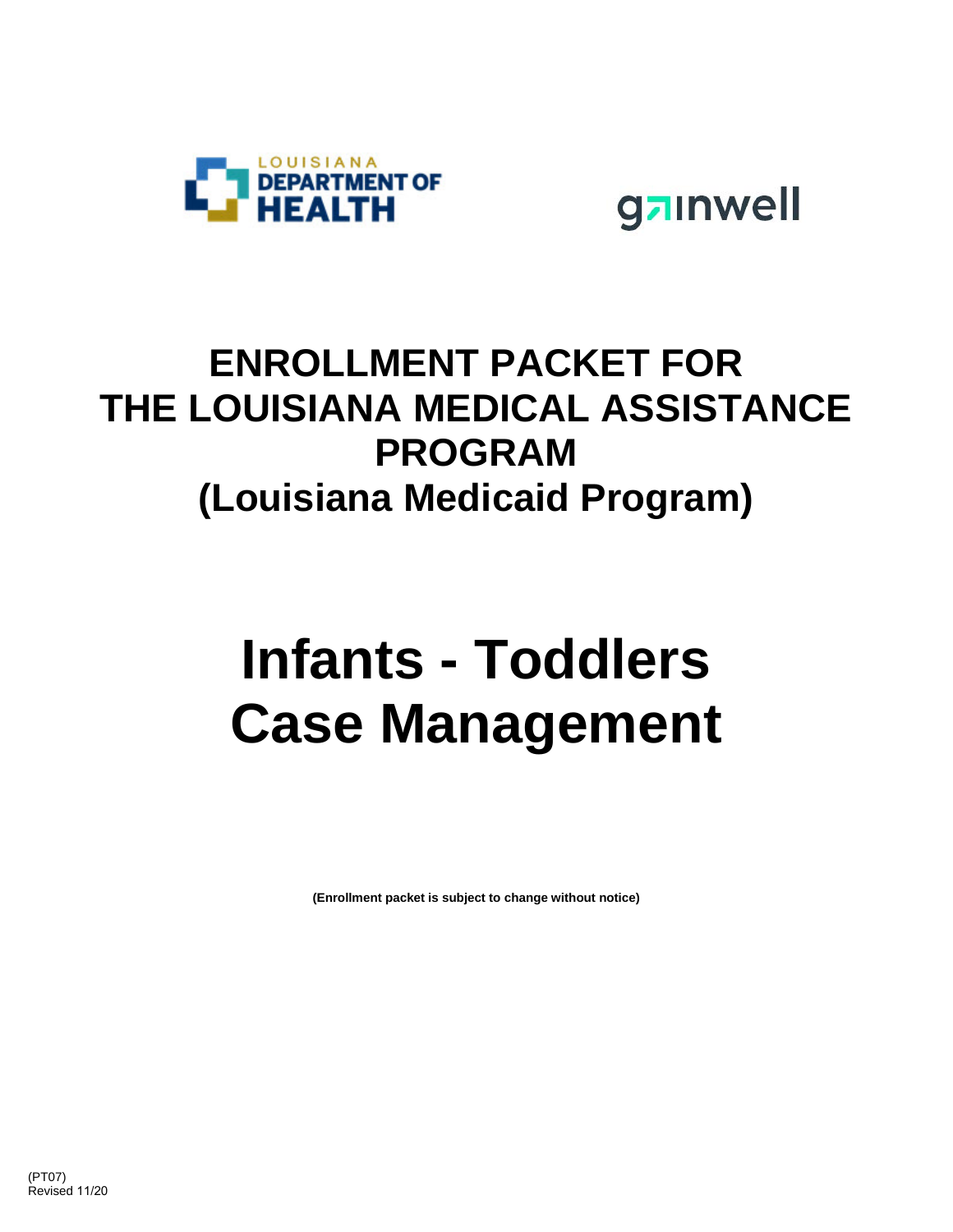Louisiana Medicaid **Cannell Provider Enrollment**  PO Box 80159 (225) 216-6370 Baton Rouge, LA 70809-0159



To Whom It May Concern:

Enclosed is the enrollment packet for the Louisiana Medical Assistance Program (also known as the Louisiana Medicaid program) you requested. It contains a participation agreement, enrollment data and forms with instructions. You should carefully review these materials, including all instructions, before completing the necessary forms.

**The Medicaid Program requires all providers to be state certified for claims to be processed.**  After completing the enrollment packet materials, please return all forms to:

> Gainwell Provider Enrollment Unit PO Box 80159 Baton Rouge, LA 70898-0159

**Please be sure to include any and all Medicare provider numbers you want linked to the Medicaid provider number. If you have applied for a Medicare provider number but have not received the number(s), please submit the number(s) to Provider Enrollment at the above address upon receipt. Claims will not automatically cross electronically from Medicare to Medicaid unless these provider numbers are linked in our system.** 

The Gainwell Provider Enrollment Unit will take necessary steps to certify you as a provider and participant in the Louisiana Medical Assistance Program. Upon certification, you will be notified of your Medicaid provider number that must be used for billing. Gainwell Provider Relations will forward a provider manual to you. If manual is not received within two (2) weeks of notification, please contact Provider Relations at (800) 473-2783 or (225) 924-5040.

If you have any questions concerning the completion of this enrollment packet, please contact the Provider Enrollment Unit at the above address or at (225) 216-6370. Thank you for your cooperation.

Sincerely,

Provider Enrollment Unit Louisiana Medicaid Program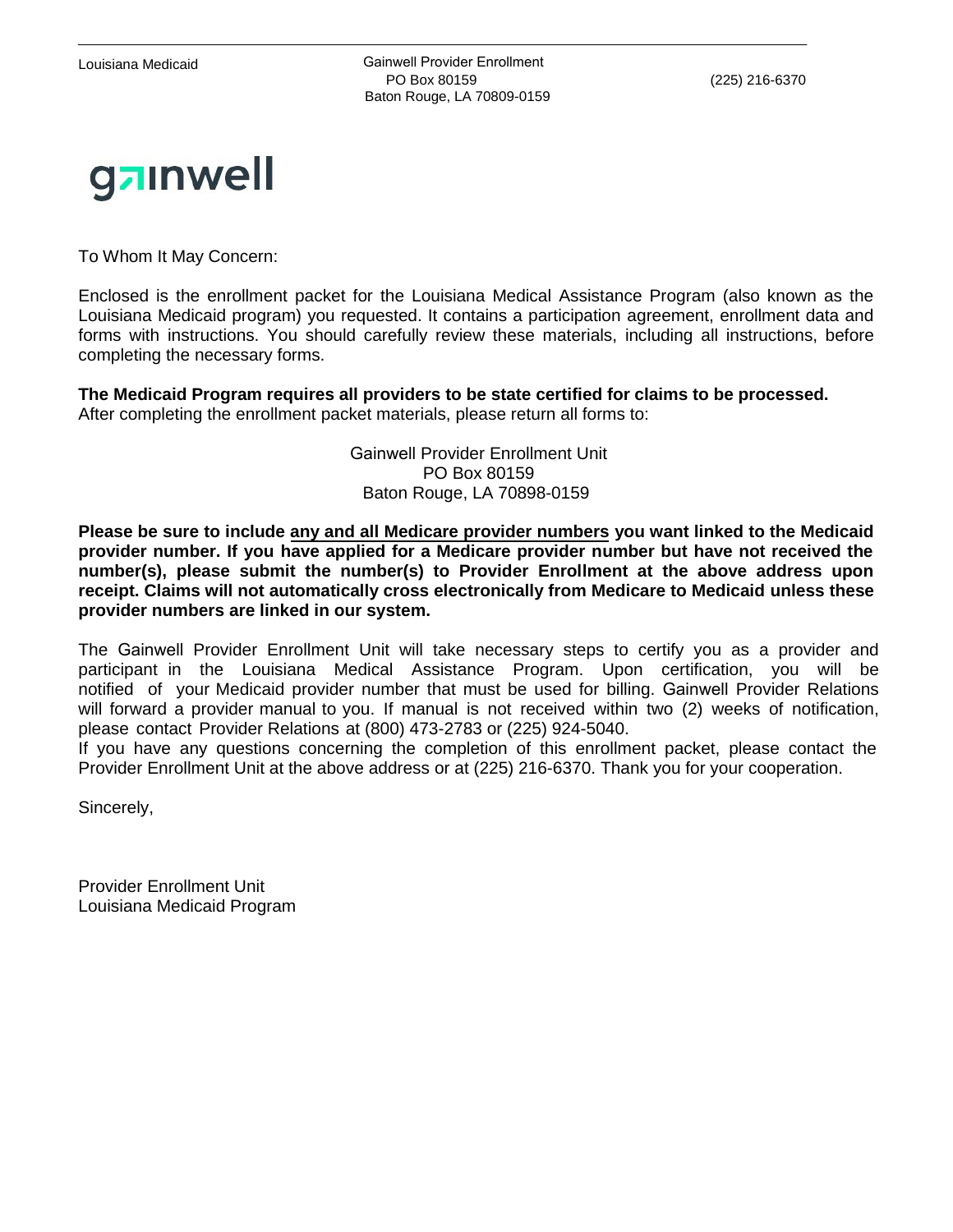#### **Infants/Toddlers Case Management CHECKLIST OF FORMS TO BE SUBMITTED**

The following checklist shows all documents that must be submitted to the Gainwell Provider Enrollment Unit in order to enroll in the Louisiana Medicaid Program as an Infants/Toddlers Case Management provider:

| Completed | <b>Document Name</b>                                                                                                                                                                                                                                                                                                                        |
|-----------|---------------------------------------------------------------------------------------------------------------------------------------------------------------------------------------------------------------------------------------------------------------------------------------------------------------------------------------------|
|           | 1. Completed Louisiana Medicaid PE-50 Enrollment Form* (Read instructions<br>carefully before completing this form)                                                                                                                                                                                                                         |
|           | 2. Completed PE-50 Addendum - Provider Agreement*                                                                                                                                                                                                                                                                                           |
|           | Copy of printed document received from IRS showing Employer<br>3.<br>Identification Number (EIN) and official name as recorded on IRS records.<br>- W-9 Forms are not accepted                                                                                                                                                              |
|           | 4. If provider name in Section 1 of the PE-50 is:<br>An entity – completed LA Medicaid Entity Ownership Disclosure<br>Information form (5 pages located in the Basic Enrollment Packet).<br>An individual - completed LA Medicaid Individual Disclosure Information<br>$\bullet$<br>form (2 pages, located in the Basic Enrollment Packet). |
|           | 5. Completed Medicaid Direct Deposit (EFT) Authorization Agreement*                                                                                                                                                                                                                                                                         |
|           | Copy of Voided Check – for account to which you wish to have your funds<br>6.<br>electronically deposited. Deposit slips are not accepted                                                                                                                                                                                                   |
|           | Completed Board Resolution Form* (Form must be notarized)<br>$7_{\cdot}$                                                                                                                                                                                                                                                                    |
|           | Copy of the Case Management License from the Department of Health and<br>8.<br><b>Hospitals</b>                                                                                                                                                                                                                                             |
|           | To submit electronic claims, a Completed EDI contract* and Power of<br>9.<br>Attorney* (if applicable) must accompany this application. Refer to Basic<br>Enrollment Packet for details.                                                                                                                                                    |

\*Form is included in this Enrollment Packet

*PLEASE USE THIS CHECKLIST TO ENSURE THAT ALL REQUIRED ITEMS ARE SUBMITTED WITH YOUR APPLICATION FOR ENROLLMENT. ATTACHED FORMS MUST BE SUBMITTED AS ORIGINALS WITH ORIGINAL SIGNATURES (NO STAMPED SIGNATURES OR INITIALS) – DO NOT SUBMIT COPIES OF THE ATTACHED FORMS.* 

> **Please submit all required documentation to:**  Gainwell Provider Enrollment Unit PO Box 80159 Baton Rouge, LA 70898-0159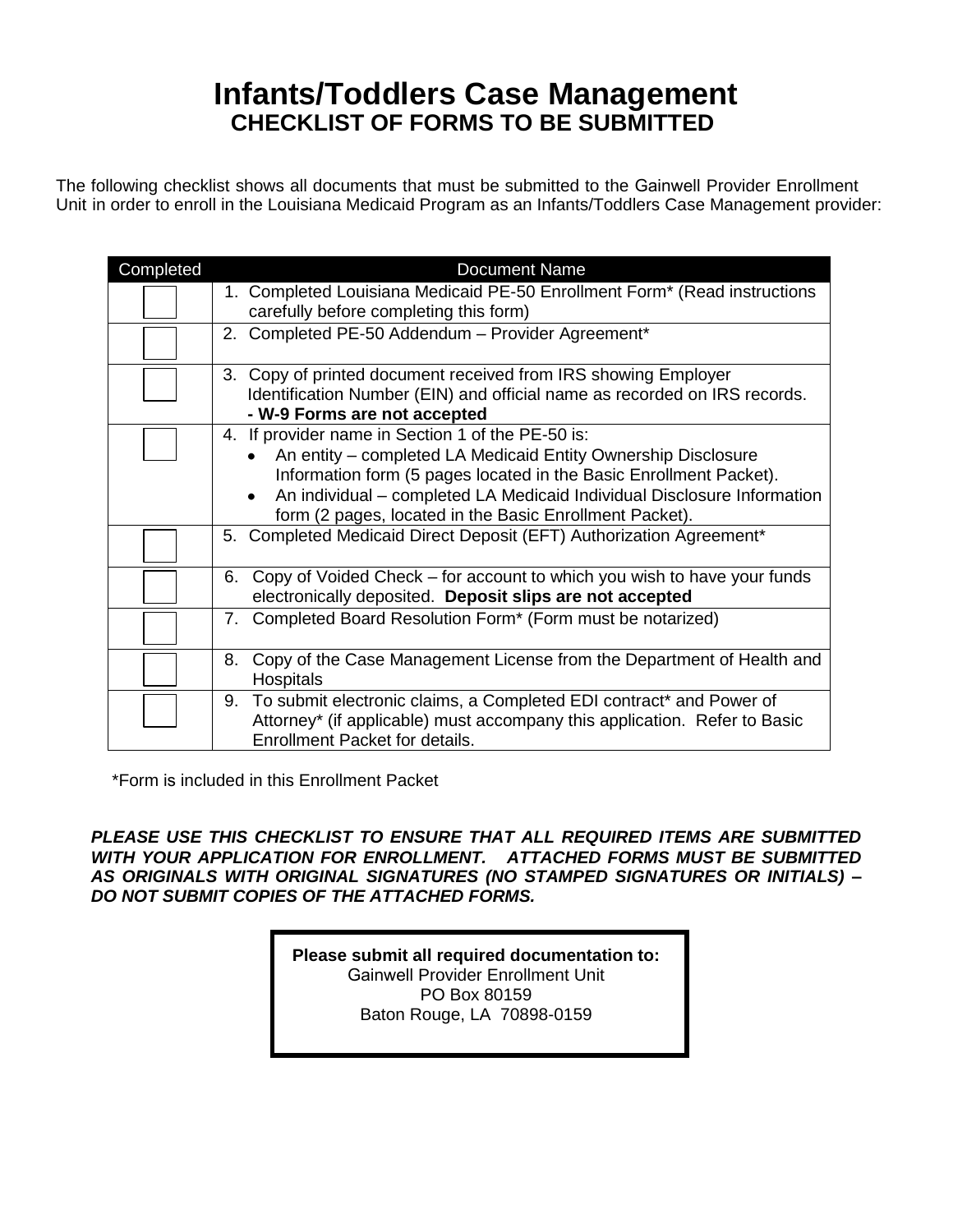### **REGIONAL OFFICES**

 $\mathbf{r}$ 

| <b>Region 1: New Orleans</b>     |  |  |  |
|----------------------------------|--|--|--|
| 1010 Common Street, Suite 505    |  |  |  |
| New Orleans, LA 70112            |  |  |  |
| FAX NUMBER: (504) 599-0293       |  |  |  |
| <b>Region 2: Baton Rouge</b>     |  |  |  |
| 6554 Florida Blvd. Suite 250     |  |  |  |
| Baton Rouge, LA 70806            |  |  |  |
| FAX NUMBER: (225) 925-6298       |  |  |  |
| Region 3: Thibodaux              |  |  |  |
| 1148 Tiger Drive                 |  |  |  |
| Thibodaux, LA 70301              |  |  |  |
| FAX NUMBER: (985) 449-4706       |  |  |  |
| <b>Region 4: Lafayette</b>       |  |  |  |
| 128 Demanade Drive, Suite 104    |  |  |  |
| Lafayette, LA 70503              |  |  |  |
| FAX NUMBER: (337) 272-1087       |  |  |  |
| <b>Region 5: Lake Charles</b>    |  |  |  |
| 2300 Broad Street                |  |  |  |
| Lake Charles, LA 70601           |  |  |  |
| FAX NUMBER: (337) 491-2005       |  |  |  |
| Region 6: Alexandria             |  |  |  |
| 1517-B Washington Street         |  |  |  |
| Alexandria, LA 71301             |  |  |  |
| FAX NUMBER: (318) 487-5968       |  |  |  |
| <b>Region 7: Shreveport</b>      |  |  |  |
| 3018 Old Minden Road, Suite 1214 |  |  |  |
| Bossier City, LA 71112           |  |  |  |
| FAX NUMBER: (318) 741-2722       |  |  |  |
| <b>Region 8: Monroe</b>          |  |  |  |
| 1401 Hudson Lane, Suite 236      |  |  |  |
| Monroe, LA 71201                 |  |  |  |
| FAX NUMBER: (318) 362-4611       |  |  |  |
| <b>Region 9: Mandeville</b>      |  |  |  |
| 21454 Koop Drive, Suite 2B       |  |  |  |
| Mandeville, LA 70471             |  |  |  |
| FAX NUMBER: (985) 871-8346       |  |  |  |